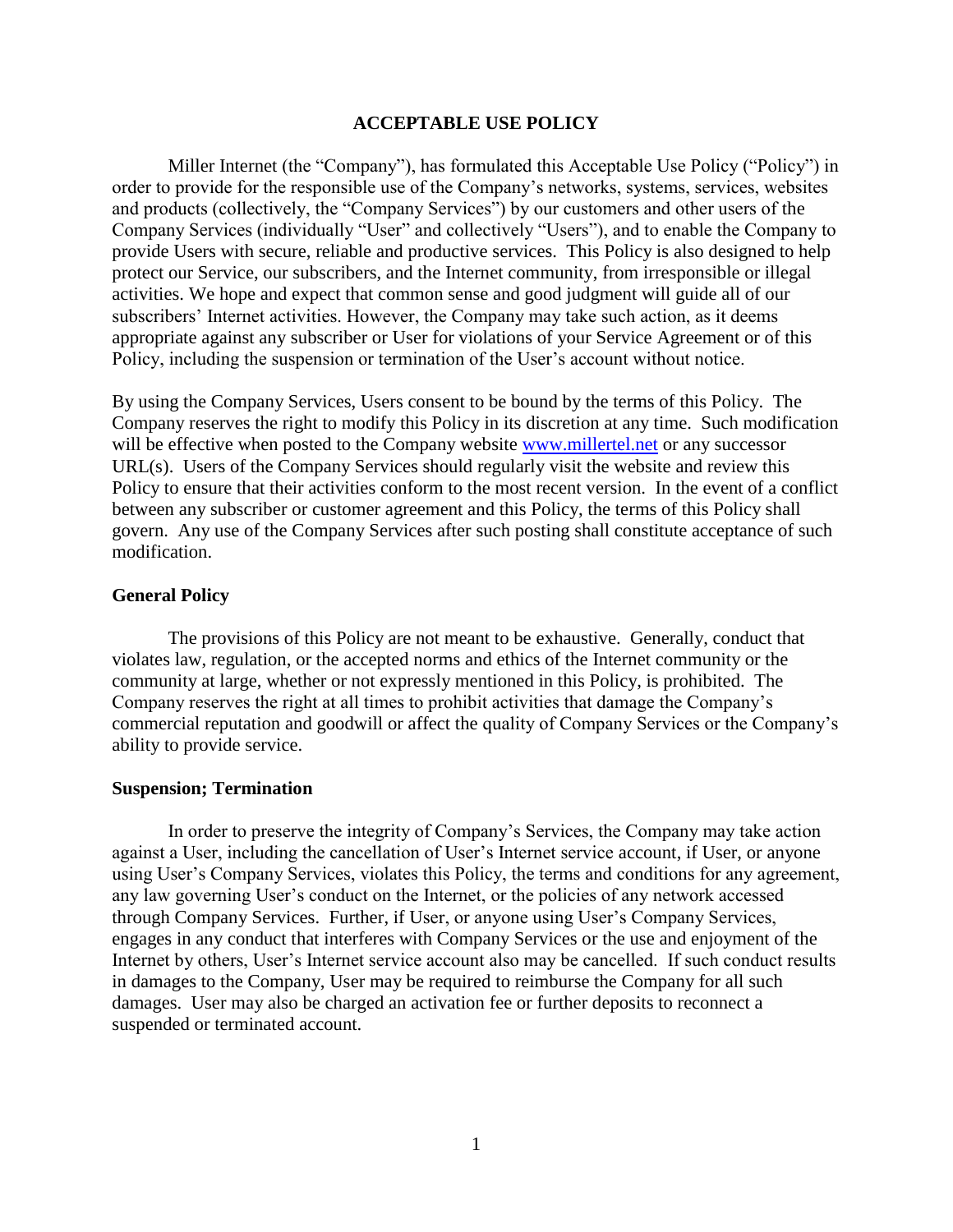# **Limitation of Responsibility**

Through the Company Services User will use networks or access information and other services that Company does not own or control. The Company is not responsible in any manner for the content or accuracy of information or services from sources that the Company does not control. The Company reserves the right to remove or restrict access to any material that the Company believes is illegal, that may subject the Company to liability, or that violates this Policy or any other Company policy including, without limitation, the Company's "Network Management Policy" [\(](http://www.milletel.net/openinternet/networkmanagementpolicy.pdf)https://millertel.net/networkmanagementpolicy.pdf). If a User has any questions regarding this Policy, User may contact Miller Internet Customer Care at P.O. Box 7 Main Street Miller MO 65707, telephone 417-452-3201, or email us at [contact@millertel.net](mailto:contact@millertel.net) .

## **Privacy**

The Company's Privacy Statement is posted on Company's website at [https://millertel.net/privacypolicy.pdf. Please refer](http://www.millertel.net/openinternet/privacypolicy.pdf) to this Privacy Statement in connection with the Company's policies concerning the privacy of customer information.

## **Prohibited Conduct**

## **A. In General**

The Company Services must be used in a manner that is consistent with the intended purposes of the Company Services and may be used only for lawful purposes. Users shall not use the Company Services in order to: (a) transmit, distribute or store material in violation of any applicable law or regulation, including export or encryption laws or regulations; (b) that may adversely affect the Company Services or other Company customers; or (c) that may expose the Company to criminal or civil liability. Users are prohibited from facilitating the violation of any part of this Policy, including, but not limited to transmitting, distributing, or otherwise making available any product or service that violates this Policy.

# **B. Inappropriate Content**

Users shall not use the Company Services to post, transmit, distribute or store any information or material, as reasonably determined by the Company, that is inappropriate or objectionable, obscene (including child pornography), offensive, indecent, defamatory, libelous, threatening, harassing, abusive, hateful, racially or ethnically offensive, excessively violent or otherwise inappropriate, regardless of whether this material or its dissemination is unlawful.

# **C. Intellectual Property**

Material accessible through the Company Services may be subject to protection under privacy, publicity, or other personal rights and intellectual property rights, including but not limited to, copyrights and laws protecting patents, trademarks, trade secrets or other proprietary information. Users shall not use Company Services in any manner that would infringe, dilute, misappropriate, or otherwise violate any such rights. If User uses a domain name in connection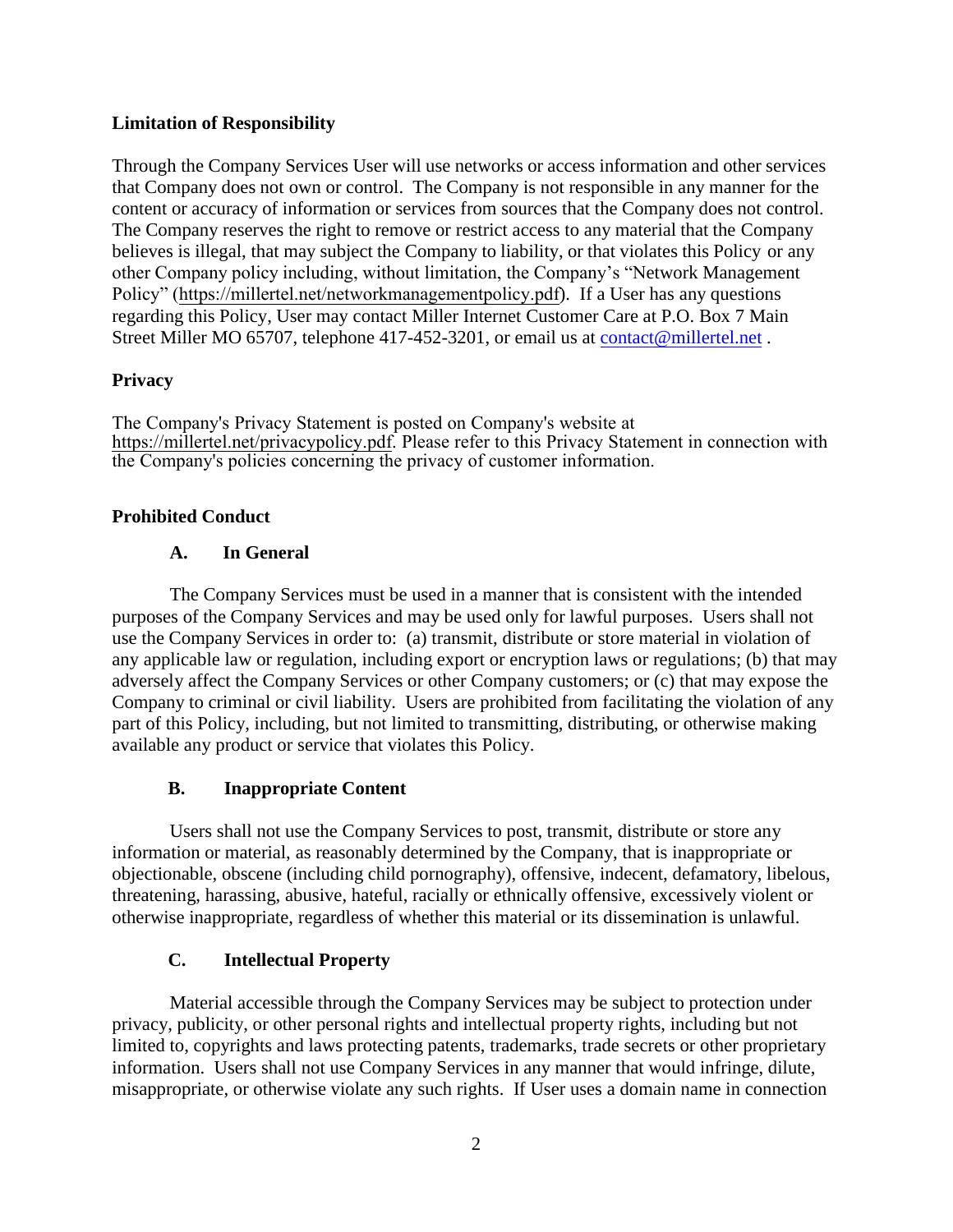with any of Company Services, User must not use that domain name in violation of the trademark, service mark, or other rights of any third party.

# **D. Harmful Content/Use**

Users shall not use the Company Services to transmit, distribute or store material that may be harmful to or interfere with the Company Services or any third party's networks, systems, services, or websites. Such prohibited harmful content includes, but is not limited to, viruses, worms, or Trojan horses. Additionally, the Company Services shall not be used to: (a) access or interfere with any other person's computer or computer system, software, or data without their knowledge and consent; (b) breach the security of another User; or (c) attempt to circumvent the User authentication or security of any host, network, or account (such as, but not limited to, accessing data not intended for a User, logging into or making use of a server or account a User is not expressly authorized to access, or probing the security of other hosts, networks, or accounts).

# **E. Fraudulent/Misleading Content**

Users shall not use the Company Services to transmit or distribute material containing fraudulent offers for goods or services, or any advertising or promotional materials that contain false, deceptive, or misleading statements, claims, or representations. In addition, Users are prohibited from submitting any false or inaccurate data on any order form, contract or online application, including the fraudulent use of credit cards.

# **F. E-mail and Unsolicited Messages**

Users of the Company Services may not: (a) send a harassing or unwanted solicitation by e-mail; (b) send the same (or substantially similar) unsolicited e-mail message to an excessive number of recipients ("Spamming"); (c) send multiple unwanted e-mail messages to the same address, or send any e-mail that provokes a complaint to the Company from the recipient; (d) continue to send e-mail to a specific address after the recipient or the Company has requested a User to stop such transmissions; (e) falsify User's e-mail address, or any other identification information, while using Company Services; (f) use e-mail to originate chain e-mails or originate or forward pyramid-type schemes; (g) use a mail server to relay or intercept e-mail without the express permission of the owner, or operate a mail server to relay or intercept e-mail; or (h) place User's website address, which User has hosted through the Company, on unsolicited commercial messages. The Company, pursuant to its network management practices, reserves the right to cancel e-mail messages and/or restrict the size of e-mail distribution lists.

# **G. Excessive usage of bandwidth, disk utilization, simultaneous connections, or aggregate data download/upload**

Where the User's Internet account, service or feature descriptions specify limits on bandwidth and disk utilization use in excess of those limits is not permitted without an appropriate change in account type or status and may incur additional charges for such usage. In the event that the Company determines that an account is exceeding the relevant bandwidth or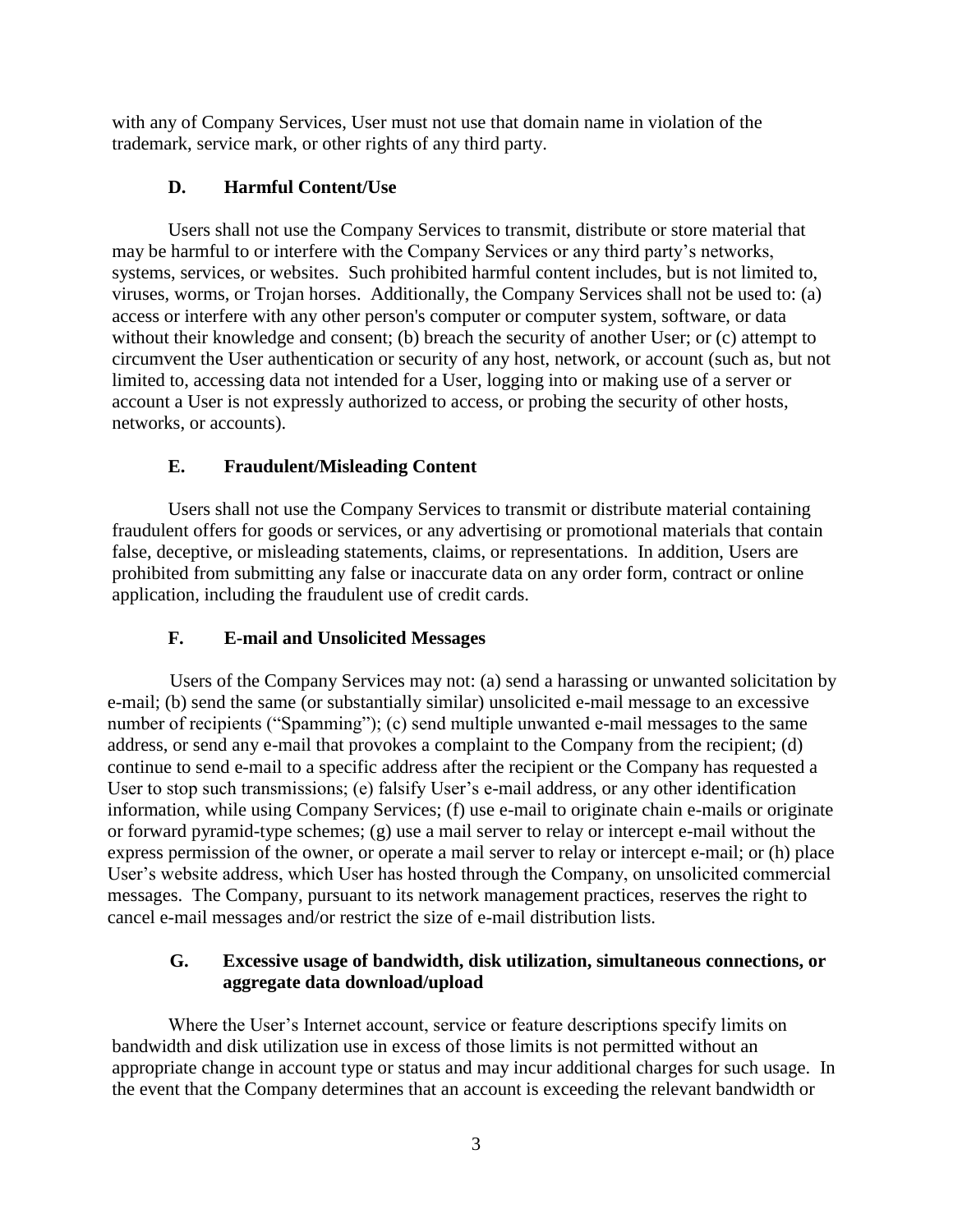disk utilization the account owner will generally be notified by E-mail and/or telephone. However, if excessive bandwidth or disk space utilization is determined to adversely affect the Company's ability to provide service, immediate action may be taken. The account owner may be notified by e-mail and/or telephone as soon as practical thereafter. If the excess use continues after such notification, the owner may be requested to upgrade the type of account or to modify the activity creating the excess use. Failure to make the requested modifications may result in the account being terminated.

## **H. Conduct with a Minor**

Users shall not knowingly collect or solicit personal information from a minor or use the Company Services to harm a minor including, but not limited to, using the Service to send pornographic, obscene or profane materials involving a minor. A minor is defined as any person under the age of 18 years.

## **Third Party Rules**

Users may have access through the Company Services to search engines, subscription Web services, chat areas, bulletin boards, Web pages, or other services that promulgate rules, guidelines or agreements to govern their use. Users must adhere to any such rules, guidelines, or agreements.

## **Inappropriate Actions**

The Company does not tolerate hacking and attacks. "Hacking" is any unauthorized attempt to monitor, access or modify computer system information or interfere with normal system operations, whether this involves the Company's equipment or any computer system or network that is accessed through Company Services. An "attack" is any interference with Internet service to any User, host or network, including, but not limited to, mail-bombing, ping flooding, broadcast attempts or any attempt to overload a system to interrupt service. Inappropriate activity may result in civil or criminal liability. The Company will investigate such activity, and will, as appropriate, involve law enforcement authorities in prosecuting Users involved in inappropriate actions.

## **Security**

User is responsible for any misuse of the Company Services. Therefore, User must take steps to ensure that others do not use User's account to gain unauthorized access to the Company Services. In all cases, User is solely responsible for the security of any device User chooses to connect to the Company Services, including any data stored or shared on that device. It is User's responsibility to implement and maintain security procedures for User's network or system. The Company is not responsible for any loss or damaged caused by hacking, attacks and other related activities.

## **Responsibility for Content**